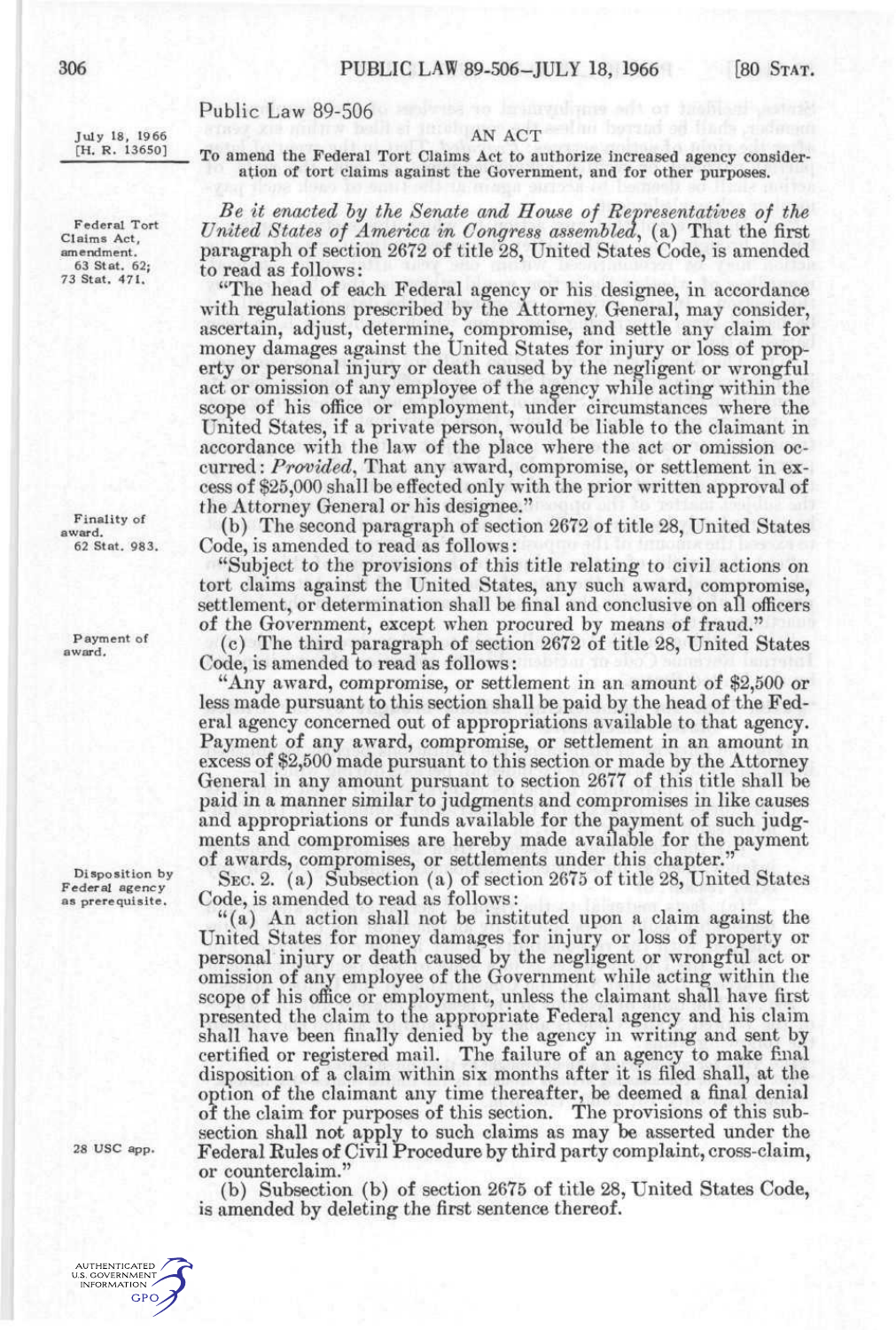SEC. 3. Section 2677 of title 28, United States Code, is amended to read as follows :

"The Attorney General or his designee may arbitrate, compromise, or settle any claim cognizable under section 1346(b) of this title, after the commencement of an action thereon."

SEC. 4. The first paragraph of section 2678 of title 28, United States Code, is amended to read as follows:

"No attorney shall charge, demand, receive, or collect for services rendered, fees in excess of 25 per centum of any judgment rendered pursuant to section 1346 (b) of this title or any settlement made pursuant to section 2677 of this title, or in excess of 20 per centum of any award, compromise, or settlement made pursuant to section 2672 of this title."

SEC. 5. (a) Subsection (b) of section 2679 of title 28, United States Code, is amended to read as follows:

"(b) The remedy against the United States provided by sections 1346(b) and 2672 of this title for injury or loss of property or personal injury or death, resulting from the operation by any employee of the Government of any motor vehicle while acting within the scope of his office or employment, shall hereafter be exclusive of any other civil action or proceeding by reason of the same subject matter against the employee or his estate whose act or omission gave rise to the claim."

(b) Subsection (a) of section 4116 of title 38, United States Code, is amended to read as follows:

"(a ) The remedy against the United States provided by sections 1346(b) and 2672 of title 28 for damages for personal injury, including death allegedly arising from malpractice or negligence of a physician, dentist, nurse, pharmacist, or paramedical (for example, medical and dental technicians, nursing assistants, and therapists) or other supporting personnel in furnishing medical care or treatment while in the exercise of his duties in or for the Department of Medicine and Surgery shall hereafter be exclusive of any other civil action or proceeding by reason of the same subject matter against such physician, dentist, nurse, pharmacist, or paramedical or other supporting personnel (or his estate) whose act or omission gave rise to such claim."

SEC. 6. Section 1302 of the Act of July 27, 1956, as amended (70 Stat. 694, 75 Stat. 416; 31 U.S.C. 724a), is further amended (1) by inserting a comma and the word "awards," after the word "judgments" and before the word "and"; (2) by deleting the word "or" after the number "2414" and inserting in lieu thereof a comma; and (3) by inserting after the number "2517" the phrase ", 2672, or 2677"

SEC. 7. Subsection (b) of section 2401 of title 28, United States Code, is amended to read as follows:

"(b) a tort claim against the United States shall be forever barred unless it is presented in writing to the appropriate Federal agency within two years after such claim accrues or unless action is begun within six months after the date of mailing, by certified or registered mail, of notice of final denial of the claim by the agency to which it was presented."

SEC. 8. The first sentence of section 2671 of title 28, United States Code, is amended to read as follows: "As used in this chapter and sections 1346(b) and 2401(b) of this title, the term 'Federal agency' includes the executive departments, the military departments, independent establishments of the United States, and corporations primarily acting as instrumentalities or agencies of the United States, but does not include any contractor with the United States."

Compromise. 62 Stat. 984.

63 Stat. 62.

Attorney fees, penalty. 28 USC 2678.

Ante. p. 30 6. Exclusiveness of remedy.

Certain malpractice and negligence suits. 79 Stat. 1156.

Judgments and compromise settlements against U.S., appropriations.

Time for commencing action.